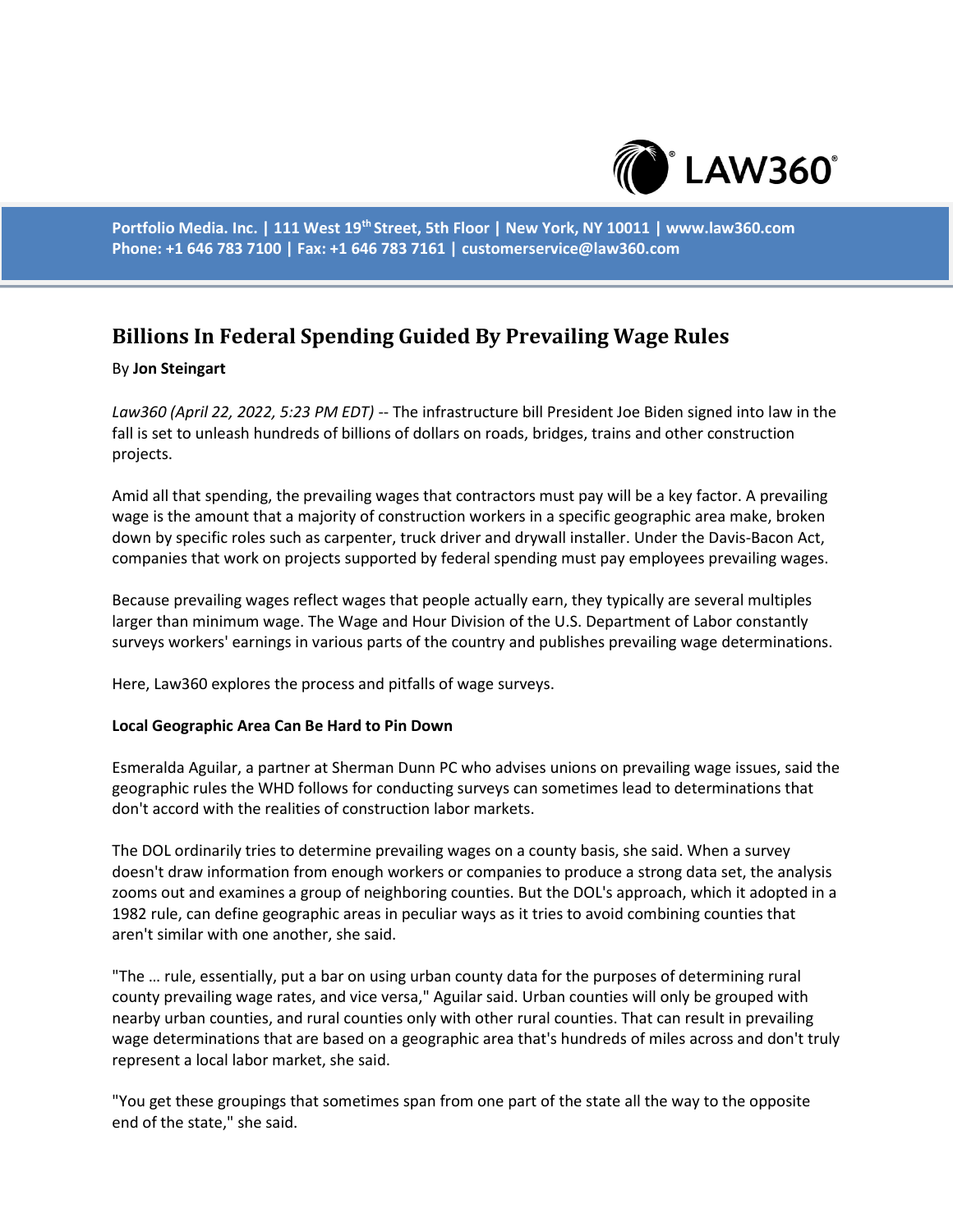Urban and rural county labels come from the Office of Management Budget, which charts metropolitan statistical areas throughout the country. But they don't neatly reflect the nature of construction, where laborers frequently relocate for new work, Aguilar said.

"Labor markets in construction are unusual," she said. "They're quite broad because there's a lot more traveling in construction than in any other profession."

The DOL is planning to relax the bar on mixing rural and urban county data, which would allow aggregating survey results from neighboring jurisdictions. The proposal is part of a broad overhaul of the Davis-Bacon Act regulations that is open for public comment through May 17.

### **Unions Play Major Role in Prevailing Wage Rates**

Lawrence Prosen, a Cozen O'Connor member who specializes in government contracts and construction, said wage surveys may undercount nonunion employers because they don't want to reveal compensation information that could put them at a strategic disadvantage. Responses to wage surveys are available from the DOL through open records requests.

"Nonunion shops or open shops oftentimes don't participate in the surveys," he said. "A lot of nonunion or open shop-type companies don't want to share their pricing because that gives the union the ability to see behind the curtains more easily."

Eric Su, a Crowell & Moring LLP partner who advises employers on prevailing wage compliance, said union-negotiated wage rates are overrepresented relative to nonunion workplaces in surveys.

Unions that represent workers at multiple companies can attempt to standardize the wages they negotiate, Su said, unlike separate employers that cannot coordinate the wages they pay, When the DOL probes local wages, it's more likely to enshrine those union-bargained rates in the prevailing wage determination because they are likely to appear with greater frequency in the survey responses, he said.

"In major cities, such as New York, Chicago and Boston, and California, you're seeing wage determinations largely refer to the local unions' wages," Su said.

Other factors bolster the robust role unions play in determining prevailing wages, Su said. For one thing, project labor agreements, which require contractors to hire union workers, put upward pressure on prevailing wage determinations by increasing the number of people who earn union-negotiated wages, he said.

Another factor is requirements for contractors to have apprenticeship programs, which tend to be run by unions, he said. He pointed out that the 2021 infrastructure law, like many federal construction projects, pushes contractors toward registered apprenticeships, which can develop career pathways and prepare individuals to enter a trade.

"In order to satisfy apprenticeship requirements for contractors, they would invariably have to establish some form of relationship with a local building trades union," Su said. "In most instances, there are no state-approved apprenticeship programs that are nonunion."

#### **Wage Determinations Are Hard to Challenge**